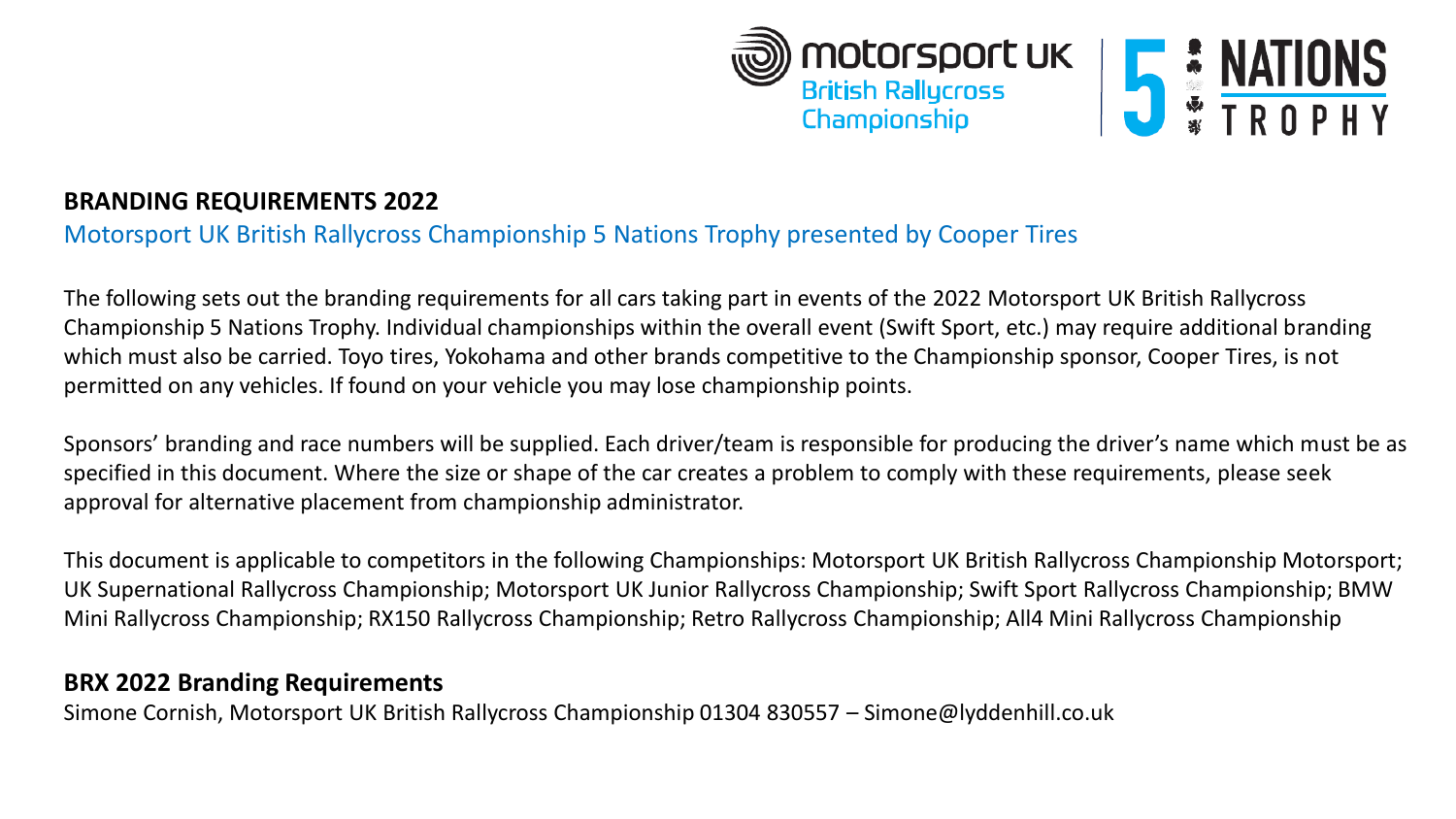# **CAR BRANDING**

Supercar, Supernational, Junior, BMW Mini, Swift, All4 Mini





### **COOPER TIRES**

- Windscreen strip (1350mm x 180mm)
- One 30cm x 10cm logo on each corner
- Logo on door panel 30cm x 10cm

## **5 NATIONS**

– Door panel 30cm x 10cm

## **RACE NUMBERS**

- Rear side windows
- Will be supplied by Championship, only supplied numbers can be used
- Windscreen lower corner opposite driver

## **SURNAME**

– Rear side windows (Helvetica Bold, 100mm high, white) Please pay attention to this, the only variation allowed is where a long surname requires a smaller font size to fit the available space. Text must remain in Helvetica Bold, white. Where type of car or size of doors, windows etc. does not allow for compliance with this, please seek approval for alternative placement from the Championship Manager. Junior and Swift competitors must also see additional separate branding detailed on page 4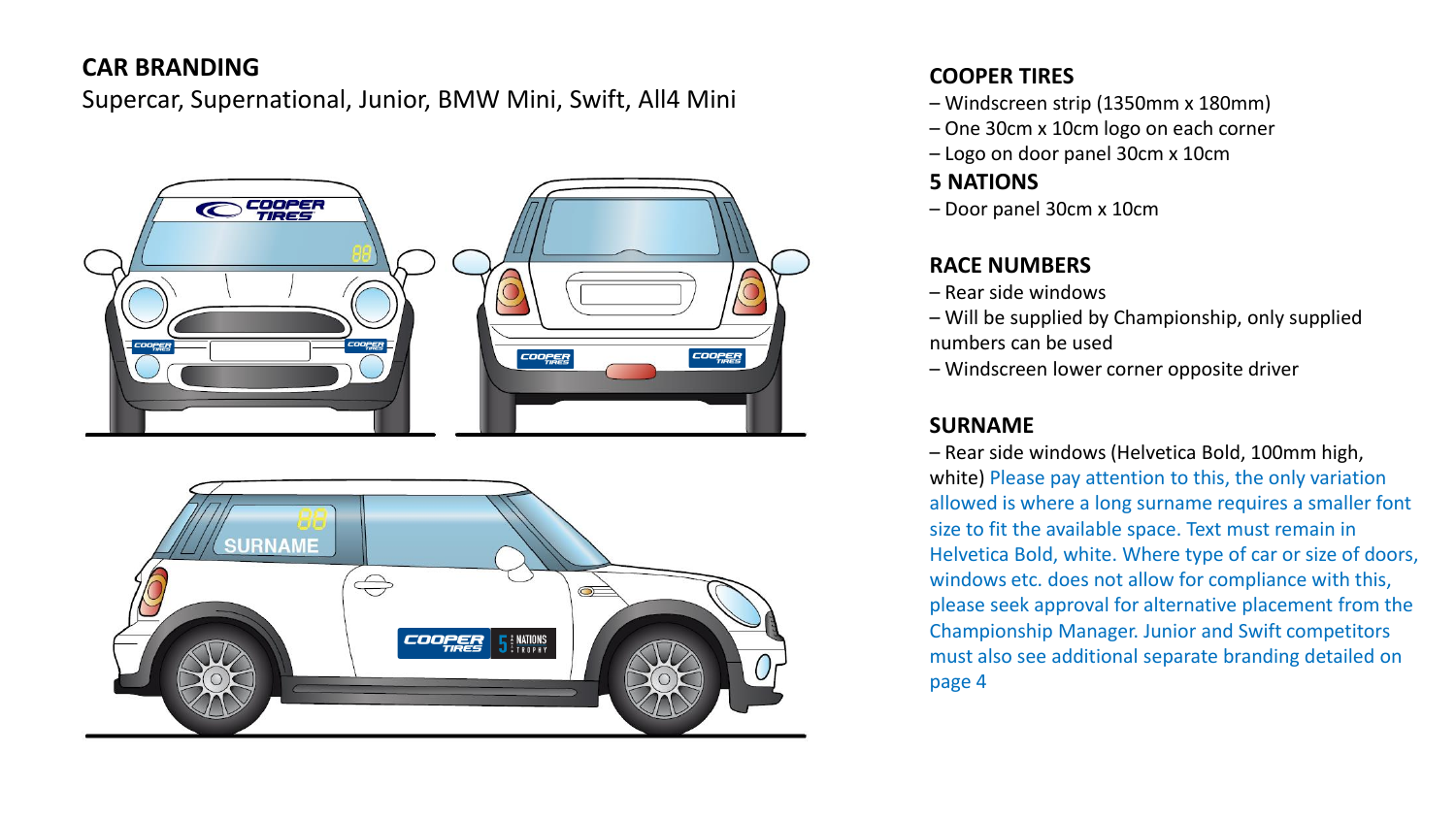# **CAR BRANDING**

Retro





### **WINDRSCEEN STRIP**

– Space reserved for British RX championship sponsor. Cars can run a plain single colour windscreen strip or no windscreen strip. No branding or text of any kind in may be displayed in this position.

– Tailgate/boot/rear panel – space must be made available for a Championship sponsor if requested.

#### **COOPER TIRES**

- Windscreen strip (1350mm x 180mm)
- One 30cm x 10cm logo on each corner
- Logo on door panel 30cm x 10cm

### **5 NATIONS**

– Door panel 30cm x 10cm

#### **RACE NUMBERS**

– Rear side windows (Will be supplied by Championship, only supplied numbers can be used)

– Windscreen lower corner opposite driver

### **SURNAME**

– Rear side windows (Helvetica Bold, 100mm high, white) Please pay attention to this, the only variation allowed is where a long surname requires a smaller font size to fit the available space. Text must remain in Helvetica Bold, white. Where type of car or size of doors, windows etc. does not allow for compliance with this, please seek approval for alternative placement from the Championship Manager.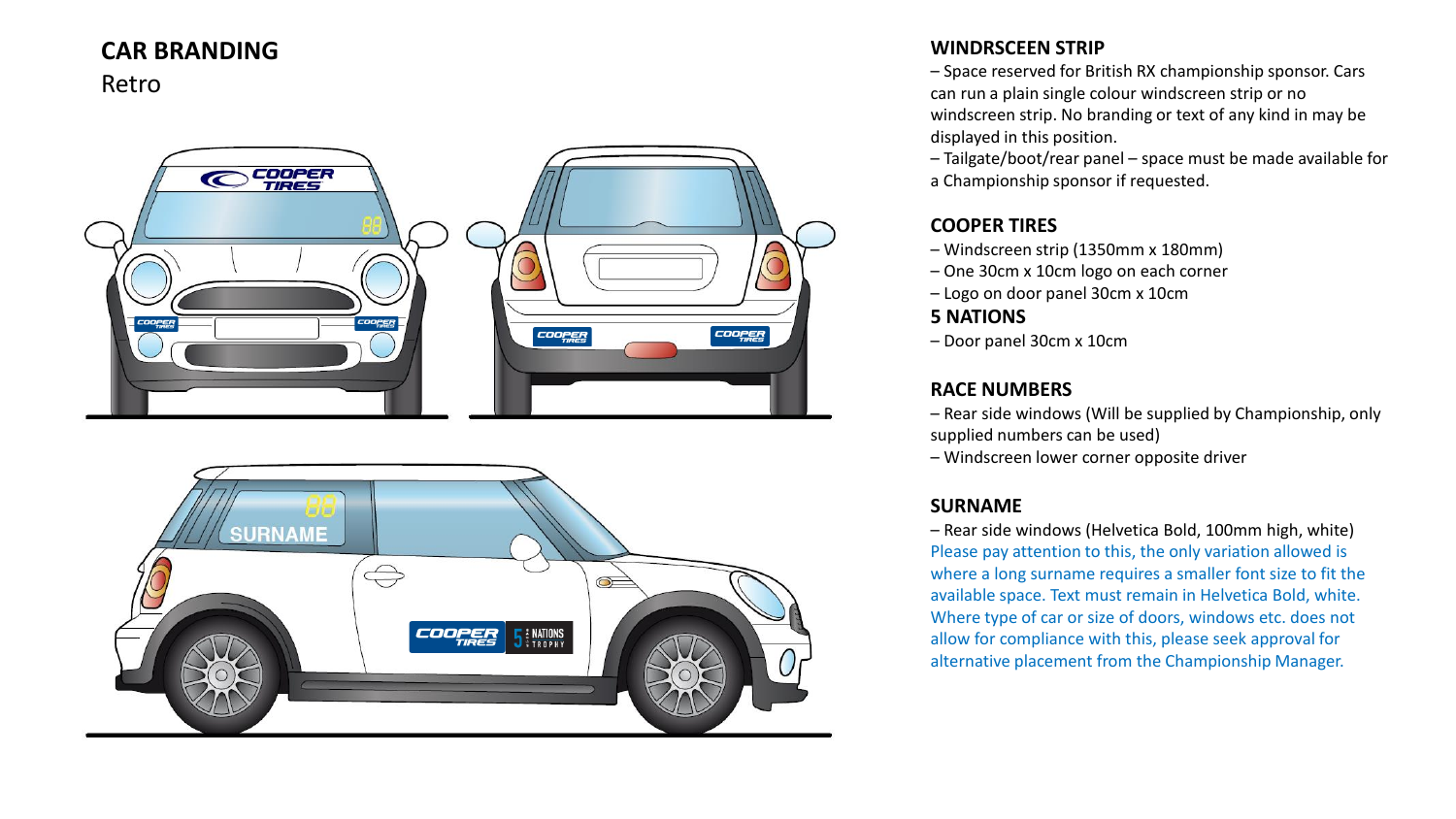# **CAR BRANDING**

# Junior & Swift additional

### **COOPER TIRES**

- Windscreen strip (1350mm x 180mm)
- Front bumper x 2 as on the drawing (right)
- Rear bumper x 2 as on the drawing (right)
- Logo on door panel 30cm x 10cm

### **5 NATIONS**

– Door panel 30cm x 10cm

### **REVOLUTION**

– Front and rear bumpers as on the drawing (right)

### **AVO**

– Front bumper and rear quarters as on the drawing (right)

### **PETER GWYNNE MOTORSPORT**

– Left and right door mirrors as on the drawing (right)

### **RACE NUMBERS**

– As page 2

### **NAME**

– As page 2

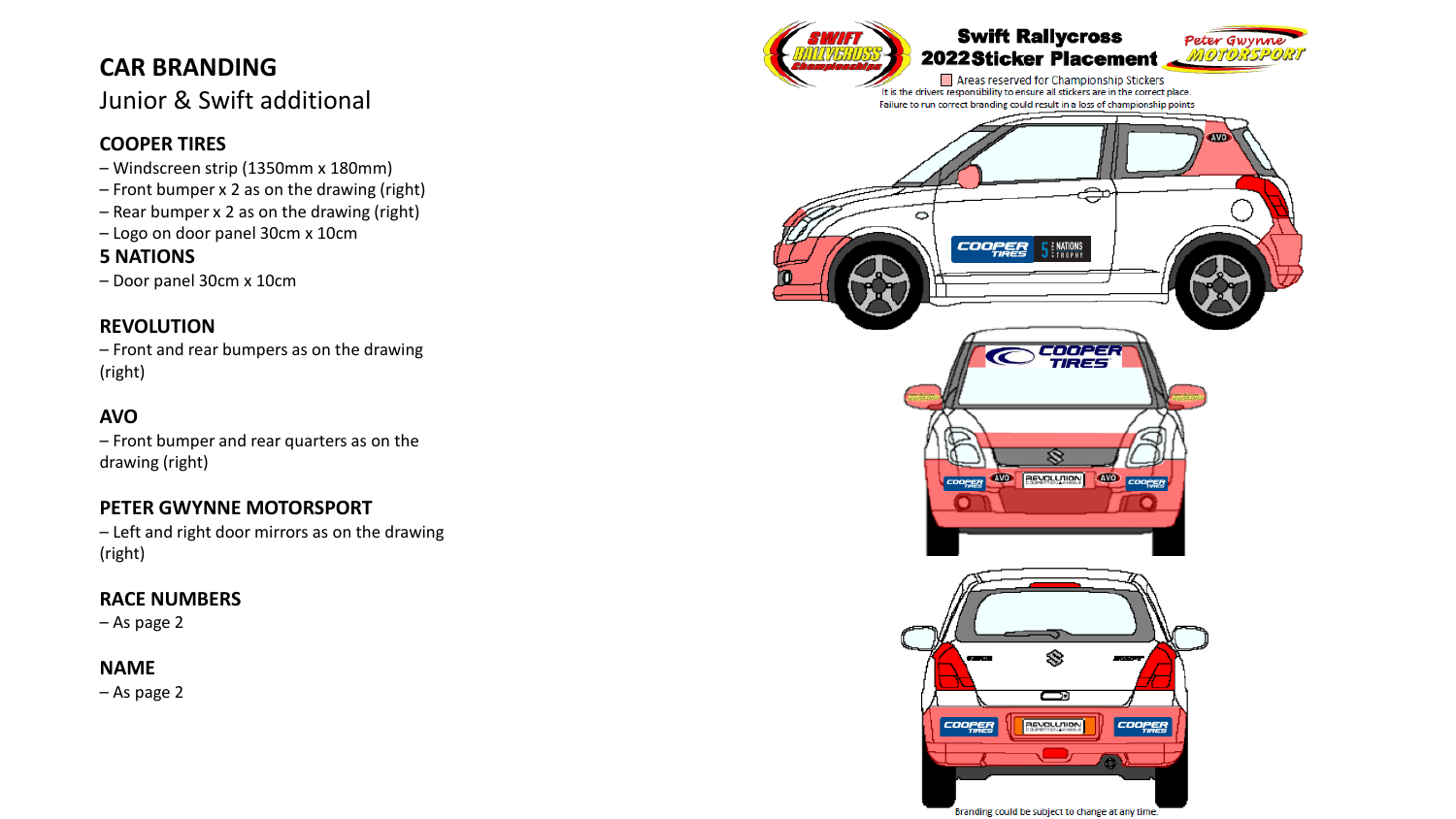## **CAR BRANDING** RX150



## **WINDRSCEEN STRIP**

– Space reserved for British RX Championship sponsor. Cars can run a plain single colour windscreen strip or no windscreen strip. No branding or text of any kind in may be displayed in this position.

– Rear, space must be made available for a championship sponsor if requested.

### **SHANNON 'S' LOGO**

– Front side panel on each side of car

## **YOKOHAMA**

– No Yokohama branding is permitted

## **COOPER TIRES**

- Bonnet (30cm x 10cm)
- One 30cm x 10cm logo on both side panels

## **RACE NUMBERS**

– Rear side panels (Will be supplied by Championship, only supplied numbers can be used) Gray background panel to be supplied by RX Racing – Windscreen lower corner opposite driver.

# **NAME**

– Below race number on same gray background patch. Helvetica Bold, white to fit width of 203mm.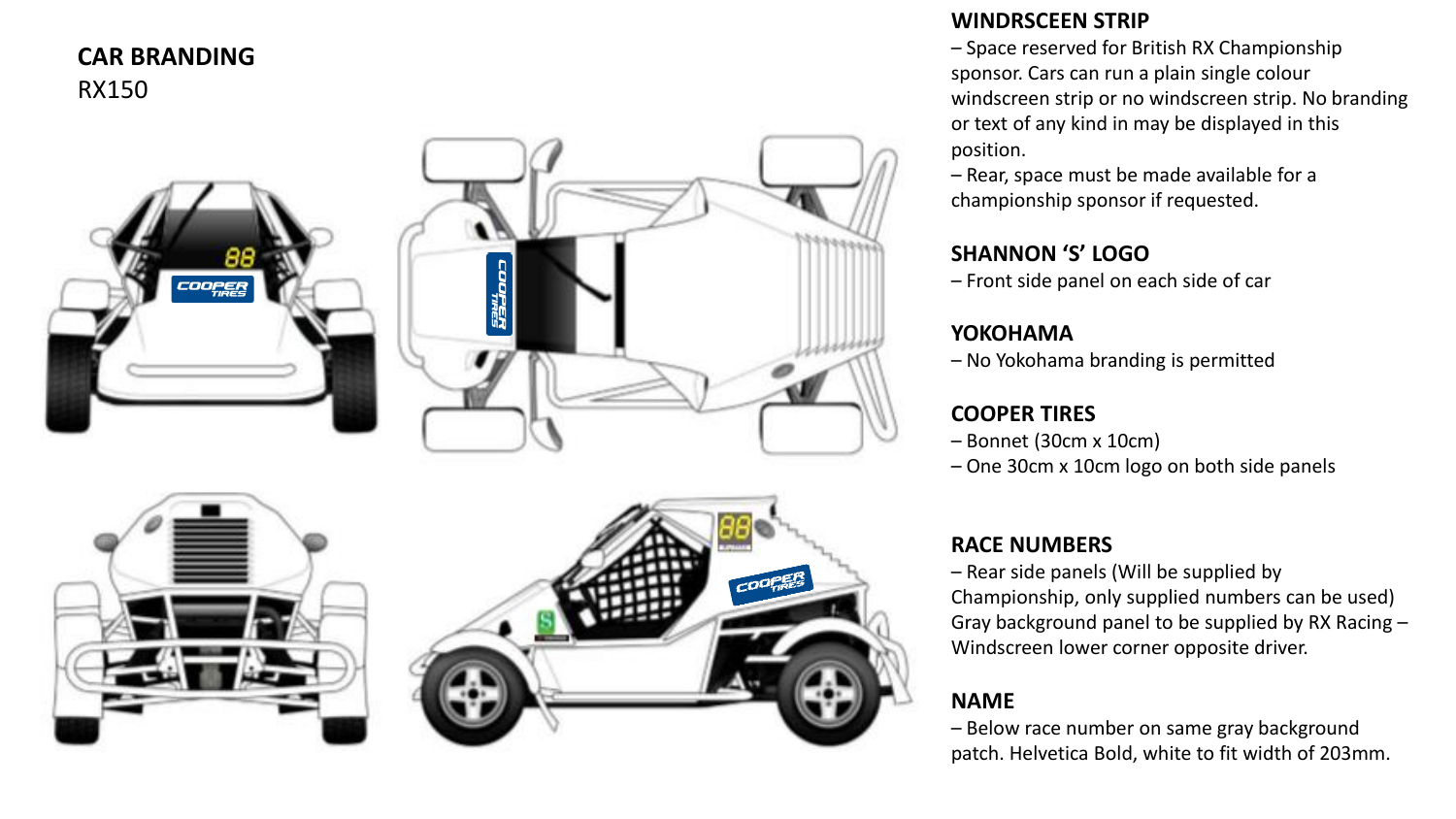# **IN -CAR BRANDING**

Supercar



## **SURNAME AND RACE NUMBER**

– Each driver must provide their own race number and driver's surname (Helvetica Bold, 40mm high, white. max width 200mm) Where there is a problem with compliance with this, please seek approval for alternative placement from the Championship Manager.